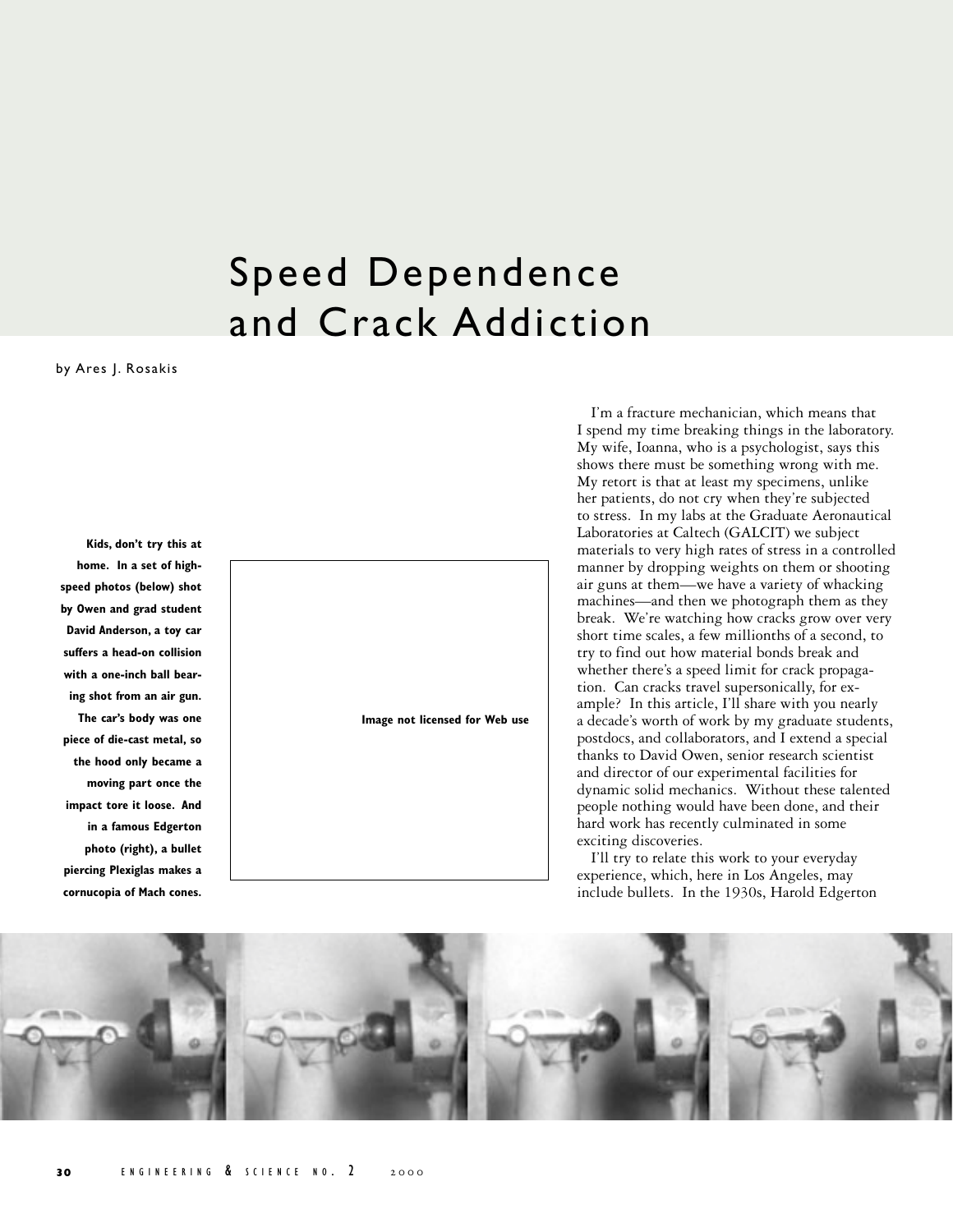This is heady stuff. We are using experimental methods to explore territory out where the theory doesn't run. We're looking at a whole new set of phenomena.

at MIT took some of the first photographs of a speeding bullet in flight. The photo on the opposite page, shot in 1962, shows a bullet going through a piece of Plexiglas. The bullet's speed is about 800 meters per second, which is about average as bullets go. However, it is much faster than the speed of sound in air, which is about 340 meters per second. As a result, this is a supersonic bullet, so there is a pressure shock wave front, seen as a set of V-shaped lines attached to the tip of the bullet. That shock wave, also called a Mach cone, represents the envelope within which information regarding the disturbance caused by the bullet's passage can travel. A particle of air very close to the bullet but outside the shock wave has no clue at all that the bullet is approaching. You can also see other waves propagating, as well as debris from the Plexiglas, and even some little Mach cones associated with Plexiglas fragments that are moving supersonically as well.

Supersonic aircraft are another part of our everyday experience—some of you may even have traveled in the Concorde. And everyone has their own personal Mach-cone detectors—when you hear a sonic boom, that's a Mach cone sweeping by you.

Now how does this relate to cracks? Well, cracks are disturbances that propagate in a solid instead of air, so in order to see whether a crack is

supersonic, intersonic (I'll get to that in a minute), or subsonic, we have to compare its speed to the speed of sound in that solid. However, solids are more complicated materials than air, and they feature a larger collection of wave speeds than air does. There are basically three major types of waves that solids can sustain. First are the dilatational waves, also called pressure or *p* waves, equivalent to sound waves in air. Pressure waves vibrate along the direction of their travel, creating alternating regions of compression and expansion, and they propagate at speed c<sub>L</sub>. Next come the shear or *s* waves that propagate at a slower speed,  $c_s$ , which is usually less than half of the pressurewave speed. Shear waves vibrate perpendicularly to their direction of travel. Those of you with an interest in seismology or geology will recognize *p* and *s* waves as being associated with earthquakes—seismologists measure the difference in the waves' arrival times in order to calculate how far away the earthquake was, like counting the seconds between the lightning bolt and the thunderclap to see how far away the storm is. Both of these waves are called body waves, because they propagate through the solid's interior. And finally, we have the Rayleigh waves, which are surface waves, which you may also recognize in their earthquake context. Rayleigh waves have a rolling motion, and are equivalent to ripples in water.

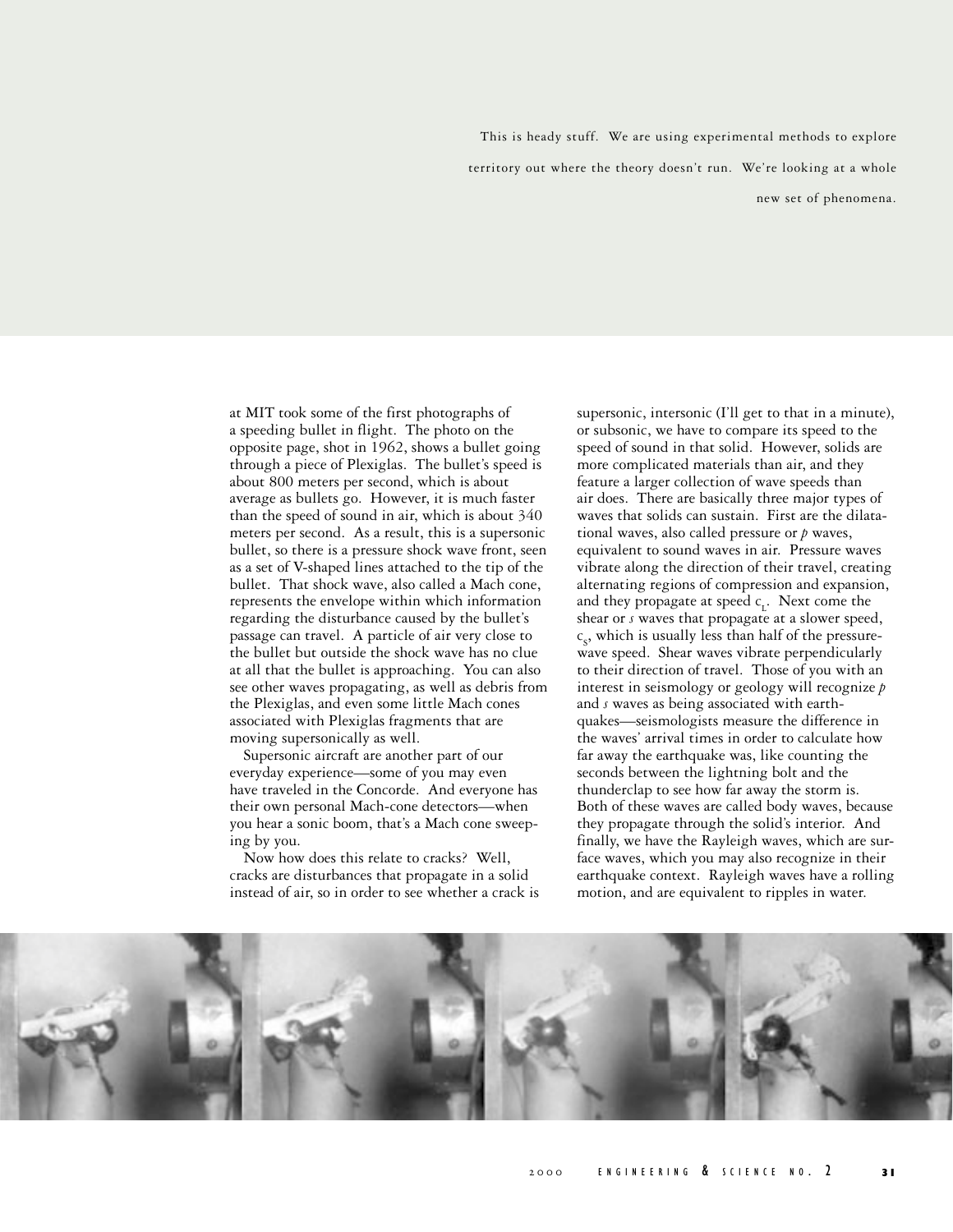**Right: Three classes of waves in solids. 1) A dilatational wave stretches and squeezes the solid as it passes through—the segments were originally of equal volume. 2) A shear wave distorts the solid sideways. 3) A Rayleigh wave ripples the solid's surface, in this case while advancing on downtown Los Angeles.**



They usually move at about 95 percent of the shear-wave speed, and they are responsible for most of the damage to cities. So when we compare

However, these cracks are still subsonic with respect to the glass, because the shear-wave speed of glass is about 3,000 meters per second. You can

our cracks to these three wave speeds, a supersonic crack is obviously faster than any of them. But if the crack is slower than the dilatationalwave speed and faster than the shear-wave speed, it is called intersonic. For a Mach cone to be visible, the crack must be at least intersonic. (If the crack is supersonic,



two Mach cones will exist—one for each wave speed that has been exceeded.) And, of course, if the crack is slower than the body-wave speeds, it is subsonic.

But because solids are much "stiffer" than air, sound propagates much faster, and even subsonic cracks in solids can be moving faster than the speed of sound in air. Above is a series of highspeed photographs that Dave Owen and grad student David Anderson made of a bullet being shot through a light bulb. In the first photo, the bullet has not quite reached the light bulb. In the second photo, shot 30 microseconds (30 millionths of a second) later, the bullet has just touched the glass. Notice that cracks have already propagated from the point of impact, while the bullet has barely moved. This means that the crack tips are moving faster than the bullet. In the third photo, another 30 microseconds have elapsed, and the cracks have run all the way across the face of the bulb. A small calculation shows that these cracks are propagating with speeds on the order of 2,300 meters per second. (Remember, the speed of sound in air is a mere 340 meters per second.)

also see that the cracks are branching as they go, and the branches are starting to connect with one another to create fragments. (This is also what happens when you break a window. You start with a single crack, which branches. The branches branch, and then they connect into fragments.)

I should mention at this point that there are three different types of cracks. Those in the light bulb and the windowpane are known as Mode I, or "opening," cracks because they pull apart to create an opening between two halves of the material. Mode II, or "shearing," cracks are created by sliding one side of the material with respect to the other. These are beloved of geologists—the San Andreas fault, where two crustal plates are sliding against each other along a plane of weakness, ruptures by the creation of Mode II cracks. And Mode III cracks, called "tearing" cracks, are somewhat like the ripping of a piece of paper or cloth. We'll focus on the first two modes.

Engineers have traditionally dealt with Mode I cracks. That's the way homogeneous solids hunks of metal, plastic, or ceramic—usually break. If you have been reading *the* book on dynamic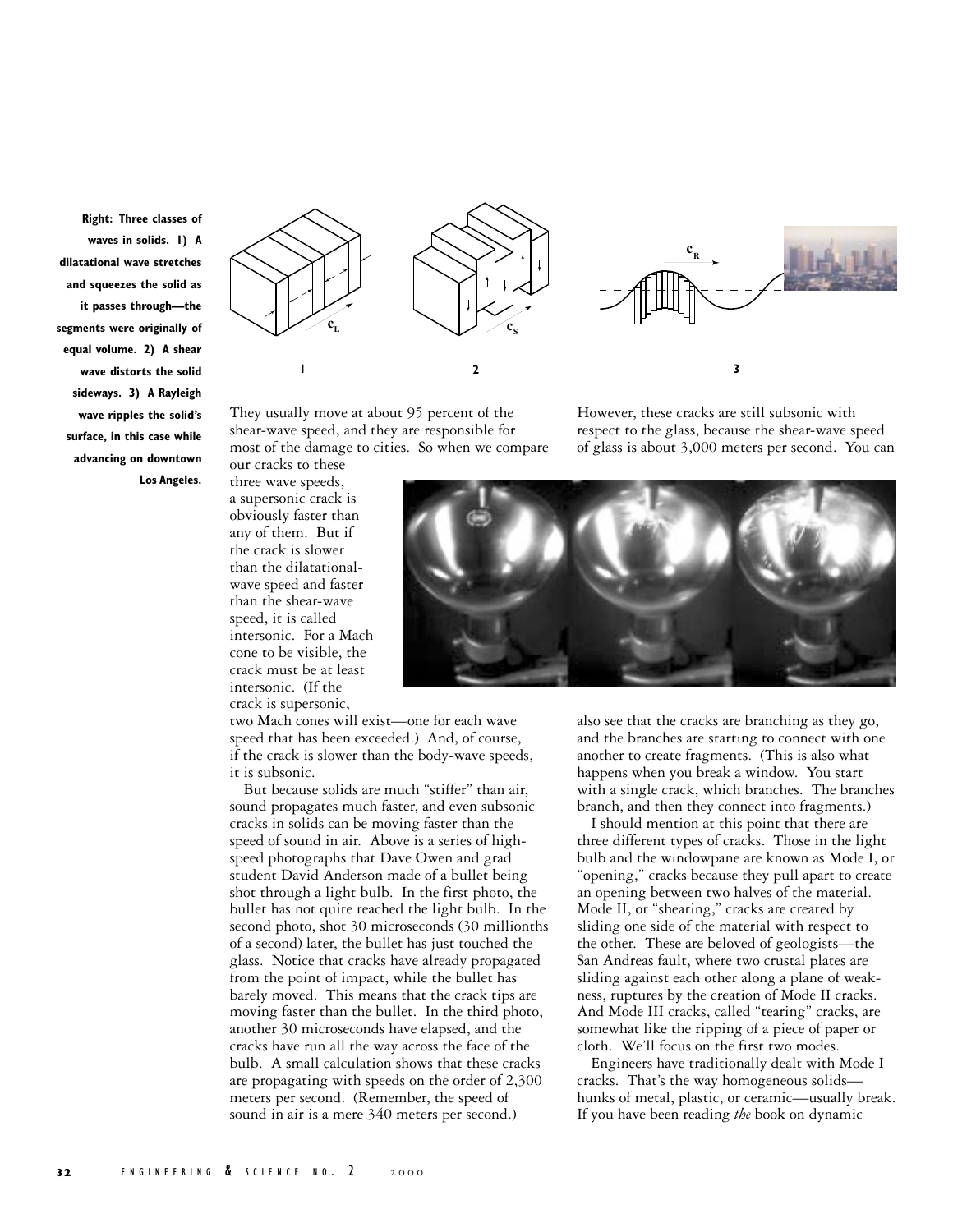

**Mode I cracks open a material perpendicularly to their direction of travel.**



**Mode II cracks shear a material along their direction of travel.**



**Mode III cracks tear a material by shearing it perpendicularly to their direction of travel.** fracture mechanics, by my PhD advisor at Brown University, Ben Freund (who, incidentally, was a JPL distinguished visiting scientist here last year), you will know that in homogeneous elastic solids, the theoretical limiting speed for crack growth in Mode I is the Rayleigh-wave speed of the material. (Remember, the Rayleigh waves are the rolling waves that are heading toward L.A. in the figure.) In practice, the speed of Mode I cracks is even more restricted. Unless there's a weakness for the crack to follow, branching instability sets in at about 40 percent of the Rayleigh-wave speed. In other words, as the crack takes off and starts propagating faster and faster, it prefers to branch in two or more directions rather than continue as a single, faster crack. Then the branches accelerate and branch again, and so on. If there is a weak path—if you scribe a piece of glass with a glass cutter, for example—then you can reach the Rayleigh-wave speed, as Professor of Aeronautics and Applied Mechanics Wolfgang Knauss (BS '58, MS '59, PhD '63) and grad student Peter Washabaugh (MS '84, PhD '90) first demonstrated. But you cannot go faster than that.

Mode II cracks, the shear cracks, have so far been irrelevant to engineers because if you try to shear a solid block of high-strength steel or a brittle plastic, the crack immediately kinks and follows a curved path that creates Mode I conditions locally at the crack tip. The crack has a mind of its own—you load the specimen in a complex way, and the crack will turn so that its tip is opening, rather than shearing, the material. As a result, Mode II crack growth simply couldn't happen in a homogeneous material.

However, engineers are now looking at shear cracks more closely. Take the case of a proposed lightweight design for the Tomahawk cruise missile. The current version is all steel, but you could save weight and increase the range by making the cylindrical body out of a type of fiberglass called S-glass, and then bonding that to the metal nose.

Well, of course, geophysicists will tell you—naturally shear cracks are important. We've been studying them for years. Earthquake ruptures are just basically big old shear cracks that propagate from here to there on a prescribed path.

> The first few times prototypes were test fired, the launch vibrations caused some cracking at the fiberglass-metal joint, and I suspect that the nose was in danger of falling off. The cracks were trapped in the interface, and they followed that path all the way around the circle. They could not turn, following their natural inclination to accommodate local opening, and as a result these interfacial cracks were shear-dominated. Such cases involving jointed or layered structures have caused engineers to reevaluate composite structures of all sorts in terms of the reliability of their joints under even moderately dynamic loading.

Well, of course, geophysicists will tell you naturally shear cracks are important. We've been studying them for years. Earthquake ruptures are just basically big old shear cracks that propagate from here to there on a prescribed path. However, nobody knew conclusively how fast they could travel, or how much stress was needed to start them, because growing shear cracks were never observed in the lab. Back in the 1970s, R. Burridge of Schlumberger Cambridge Research Ltd., Freund, Bertram Broberg of the Lund Institute of Technology in Sweden (who was a Sherman Fairchild Distinguished Scholar here at Caltech in 1976–77), Dudley Andrews of the U.S. Geological Survey in Menlo Park, Shamita Das of Oxford, and Keiiti Aki of USC had prophesied that intersonic shear speeds were possible. And there had been hints, first reported by Ralph Archuleta at UC Santa Barbara, that some shallow earthquakes had ruptured faults that fast. But nobody had ever actually seen it happen, and without controlled experimental observations from the laboratory, no theory ever gains a firm footing.

So we set out to create shear cracks in the laboratory. We started by making a composite specimen, like the Tomahawk body-nose structure. We bonded a transparent polymeric panel—we used a plastic called Homalite 100, but it could have been Plexiglas or whatever—to a metal plate,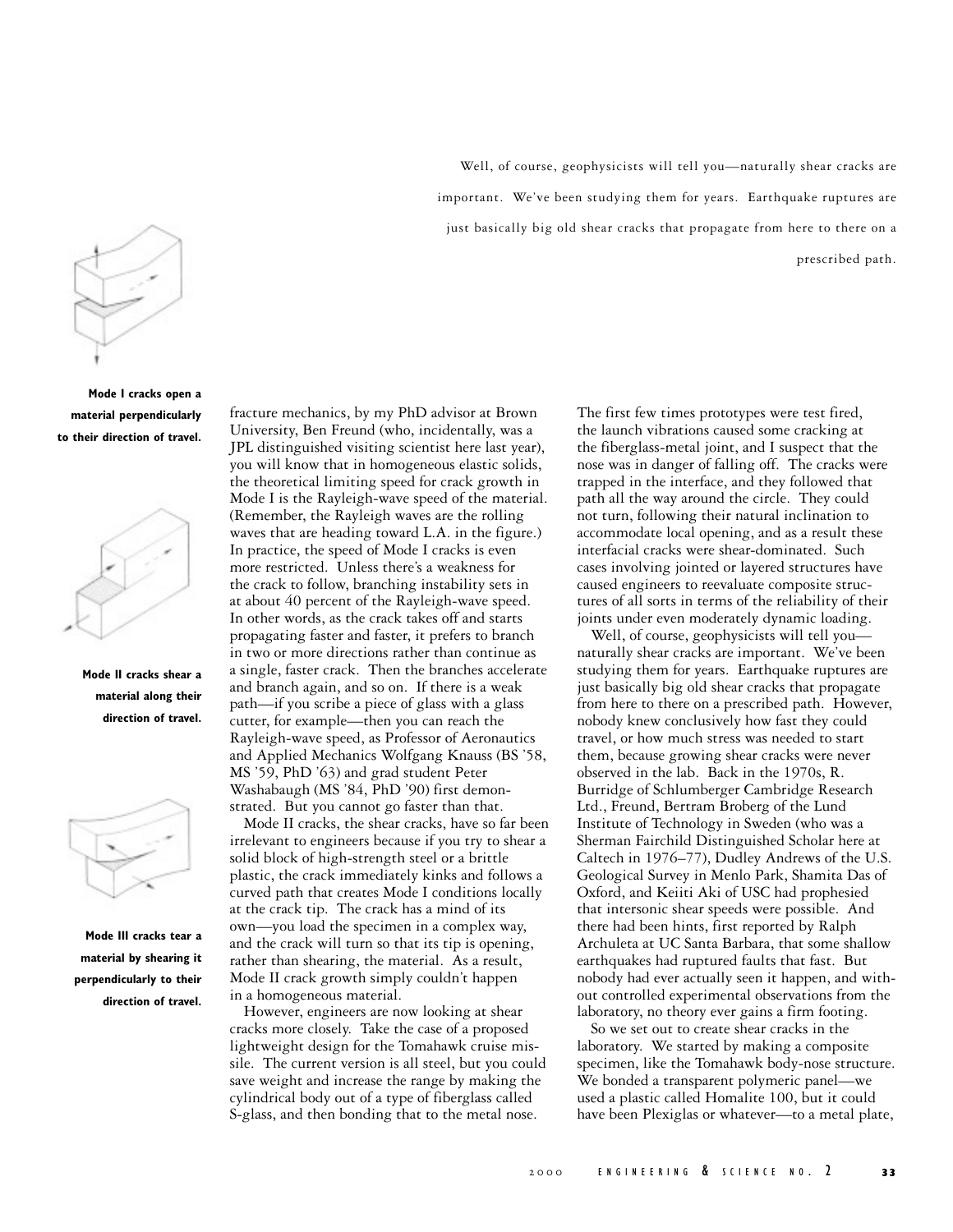

**Above: The basic experimental setup for CGS interferometry. A two-inch-diameter laser beam comes from the rear through a system of mirrors to the specimen (white arrow and inset), which butts up against the gas gun—the long**

**pipe and the cylinder connected to the hose in the foreground. The beam is reflected off the highly polished, mirror-smooth specimen through a pair of gratings (black arrows) to create a series of diffraction spots, one of which is trained on the high-speed camera (blue arrow).**



**Owen holds a typical gasgun projectile.**

The ammunition in the gas gun doesn't even have to be metal. In preparation for JPL's Mars Sample Return project, which is a series of missions that may begin launching by the end of this decade, our lab in collaboration with Mark Adams at JPL is shooting granite slugs at Kevlar-based composite plates. The Sample Return project, as its name implies, proposes to return Mars rocks to Earth in a sealed capsule. In order to save launch weight, the capsule will not have a parachute but will instead plummet into the Utah desert at a terminal velocity of about 100 miles per hour, or roughly 50 meters per second. After all, the contents are just rocks—it's not like they'll be hurt by a hard landing. However, the question has arisen as to whether the impact could hurt the container. In the microsecond when it's hitting the rocky ground at Autobahn speeds, could it be breached and the samples contaminated with boring old earthly bacteria?

edge-to-edge like two cigarette packs stood on end and placed one on top of the other. We sandblasted the metal surface to roughen it, and glued the two pieces together with a mixture of the liquid monomer from which the polymer is made, and the catalyst that starts the polymerization reaction. Thus the bond was made of the same material as the polymer side of the composite so that we weren't adding a layer of adhesive that might alter the system's behavior, and we could control the bond strength by changing how much we roughened the metal or how long we allowed the polymer to cure. At one end of the joint we left an unbonded area, a notch, which concentrated the stresses and initiated the crack, ensuring that it passed through the field of view of a high-speed camera. Then we fired a slug of steel or aluminum at the thin edge of the metal plate opposite to the notch, creating an instantaneous shear stress. In microseconds, a crack had propagated from the notch all the way along the bond to the composite's far end.

This was much faster than any possible movie camera could advance its film, so the film in our camera didn't move. Instead, it was mounted along the inside surface of a drum, and a rotating mirror in the center of the drum swept the images across it. For a light source, we used a laser that pulsed like a strobe in sync with the camera. Of course, the number of frames in our movie was limited by the size of the drum, but we could shoot 80 frames at rates of up to 2 million frames per second. Recently we got a high-resolution digital camera that can shoot 16 frames at up to 100 million frames per second—one of the fastest cameras in the world. The digital-camera system is really made up of 16 individual CCD arrays that all look at the same thing, but are programmed to turn on and off in rapid succession.

In order to see the Mach cones and to measure stresses in the breaking material, we need to record what's going on in the material around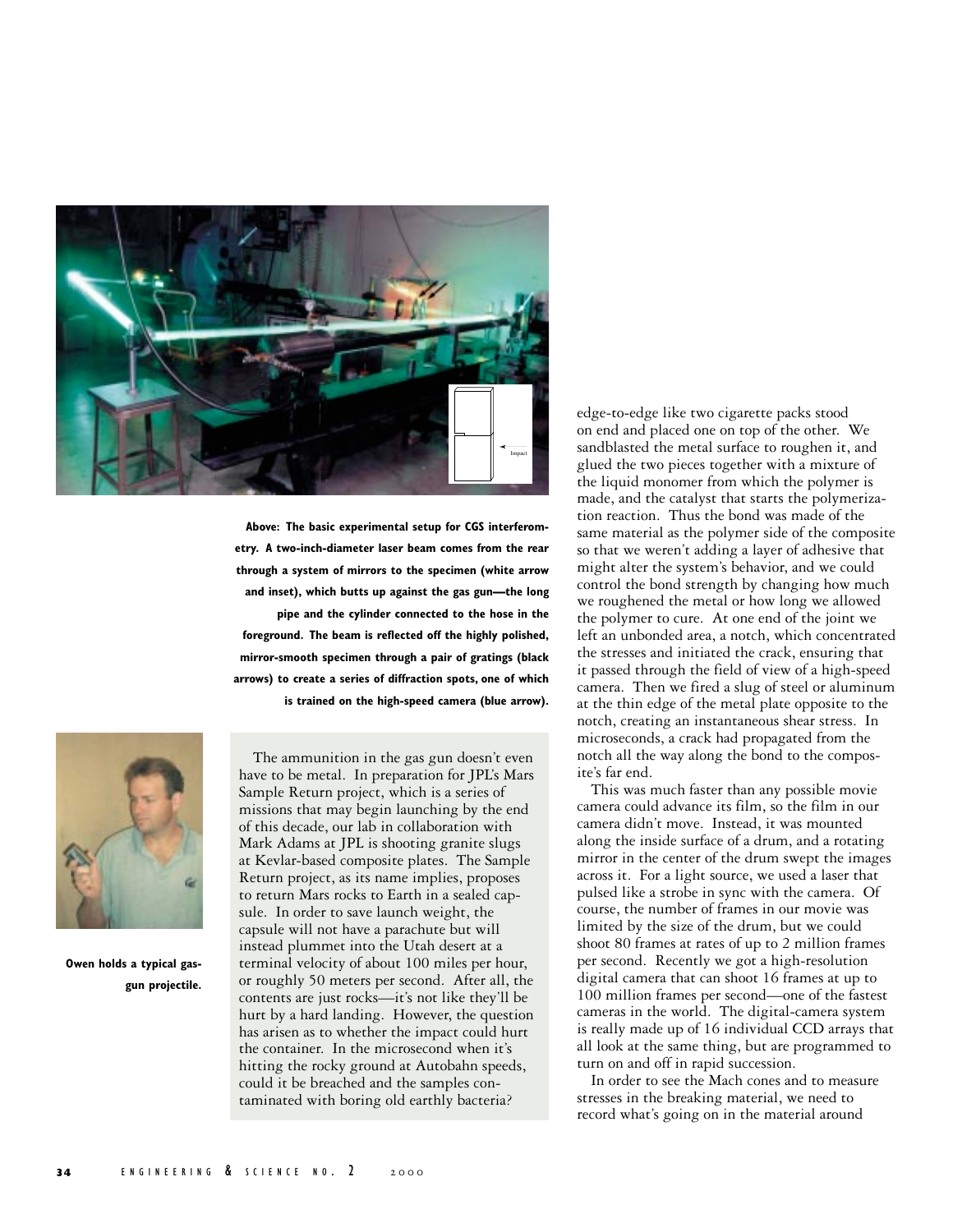

**Above: A peek inside the 2-million-frame-per-second camera, which—believe it or not—uses ordinary 35-millimeter film. The arrow points to the rotating three-sided mirror, which bounces the light off a nest of other mirrors before it finally reaches the film at the periphery—you can see**

**the laser's green dot there. Both cameras were manufactured by the Cordin Company of Salt Lake City, Utah.** **Above: Rosakis and a highvacuum target chamber being modified for use with the digital camera (the blue-sided box at upper left). Built for plasma-jet studies in 1963 for the late Professor of Aeronautics Lester Lees, and later used by von Kármán Professor of Aeronautics, Emeritus, Anatol Roshko (MS '47, PhD '52), the chamber wouldn't look out of place on a battleship—just the ticket for confining hypervelocity shrapnel.**

And speaking of spacecraft, coherent gradient sensing has found its way up to JPL as well. The Lab, through the System on a Chip project directed by Elizabeth Kolawa, is funding a development project on campus that has led to us patenting CGS for use in measuring the curvatures inherent in microelectronic components. Stresses build up in semiconductor wafers as a result of the thin films of dissimilar materials laid down one upon another. These stresses are exacerbated by the endless cycle of thermal expansion and contraction between, say, day and night on Mars. You sure don't want the top layers of your silicon circuitry to snap apart, so this method may become a vital preflight test to ensure that they won't.

the crack as well as to track the movement of the crack itself. Traditionally, people have studied fractures in transparent materials, because if you shine polarized light through them, you can see interference fringes by looking through a second polarized filter. These fringes are actually maximum shear-stress contours, and the method, called photoelasticity, has been around since the early 1920s. But confining yourself to transparent materials has certain obvious limitations, so about 12 years ago then-postdoc Hareesh Tippur (now a professor at Auburn), grad student Sridhar Krishnaswamy (MS '84, PhD '89, now a professor at Northwestern), and I invented a new method. We called it coherent gradient sensing (CGS), and it works on any smoothly polished, reflective material. The crack distorts the surface ahead of and around itself, and these ripples or slopes in turn distort the reflected light. We pass this light through a pair of gratings to create an interference pattern that we can photograph. Thus, we're actually measuring the slopes on the surface of the specimen in the direction perpendicular to the grating lines, from which we can calculate the stresses.

Back in the early '90s, Tippur and John Lambros (MS '89, PhD '94, now a professor at the University of Illinois) began shooting at our metal-Homalite composite with an impact speed of four meters per second—basically as fast as you can swing your fist—which is nothing. It's far from being ballistic. Yet we found that the crack started at zero speed and rapidly accelerated to about 800 meters per second, very close to the Rayleigh-wave speed of the softer material, i.e., the Homalite. And it did so in only 20 microseconds—a fantastic acceleration on the order of 10 million *g*s. To give you an idea of what that means, the Tomahawk missile achieves only about 10 *g*s when it's fired. The crack's acceleration was impressive, but the top speed was still in line with Mode I theory. However, when the impact speed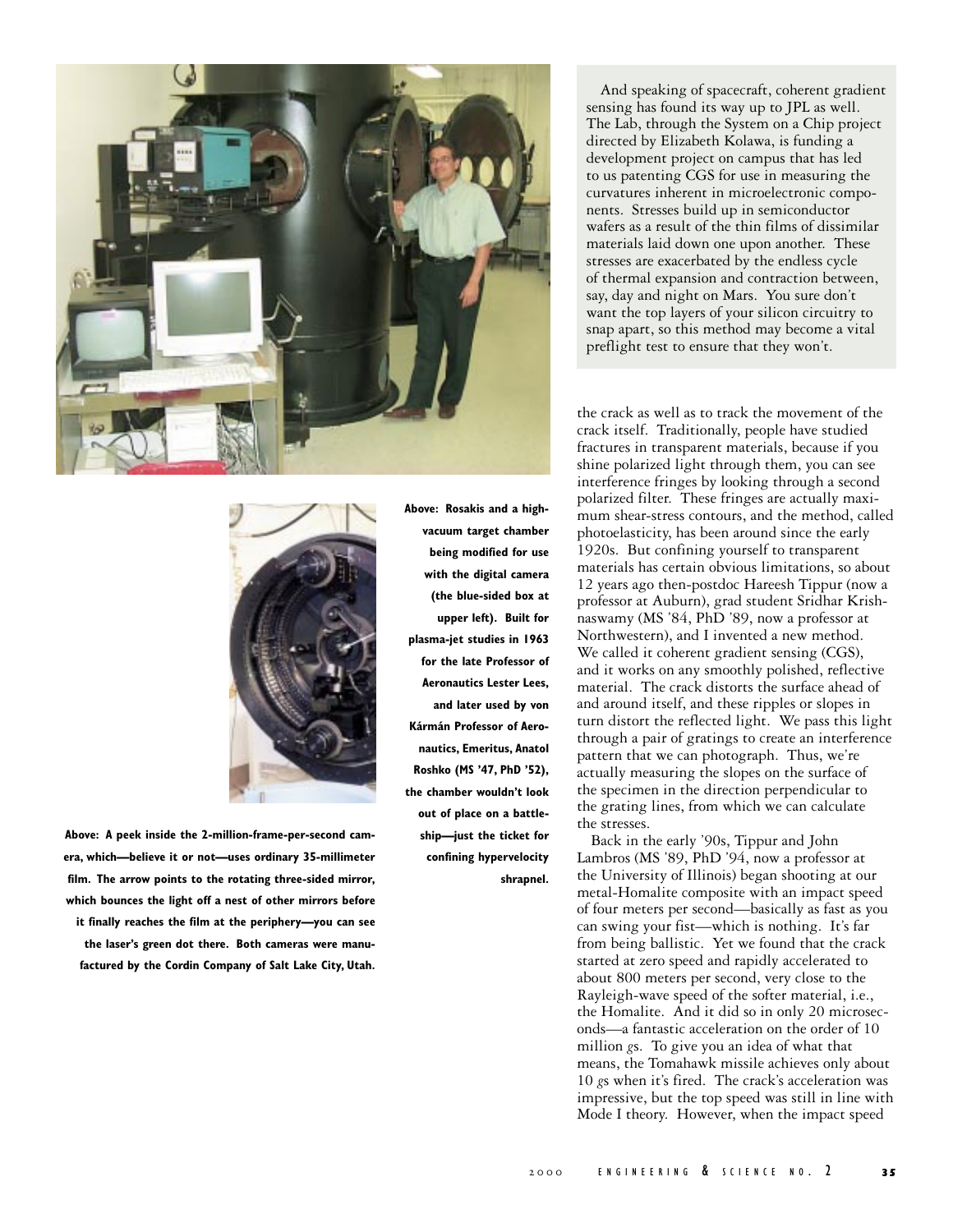

**Left: A plot of crack speed as a function of time for a Homalite-steel bimaterial composite at three different impact speeds. The** dashed lines are the c<sub>L</sub>, c<sub>s</sub>, **and cR speeds for Homalite.**



**In these dynamic photoelasticity pictures of a Homalite-metal composite, the crack is traveling from left to right along the bottom edge of the image. In the top image, the crack is subsonic and the fringes converge on the crack tip. But less than 20 microseconds later, the crack has gone intersonic and three wave fronts, highlighted in red in the inset, are visible. At far right is the model's prediction of how intersonic fringes should look.**





was increased to 17 meters per second, the crack started propagating faster than the Rayleigh-wave speed—and even faster than the shear-wave speed—within 10 microseconds. The crack had become intersonic; it was traveling between  $c_{\rm L}$  and  $c_{\rm S}$ . Ultimately, when the bullet speed was increased to 28 meters per second, the crack even exceeded the dilatational wave speed of the polymer, becoming, for a short time, supersonic with respect to the Homalite.

What you see in the images at left is a concentration of photoelastic fringes that show the location of the crack tip, which travels across the field of view as the pictures progress. But the most stunning part of all this—the most stunning to me, at least—is that the nature of these fringes, even to the untrained eye, changes with time as the crack becomes faster and faster. In the beginning, the fringes all converge on the crack tip, and at the end they have actually formed as many as three distinct sets of inclined lines, which are shear shock waves (jumps in shear stress) equivalent to the shocks made by bullets and airplanes. This shows us, without even making a measurement,

> that we have exceeded the shear-wave speed.

But the bullet only made one set of lines, so what's going on here? Going back to your everyday experience, have you ever tried to move a big carpet? You have it all unrolled on the floor, and discover that it's two feet too close

to the wall. But if you just try to pull it, it's very difficult to shift. The easiest way is to hump up a little ripple in it, and then push the ripple across the room. And that's similar, I think, to what's happening here. The Homalite is the carpet, the metal is the floor, and the shear fracture is a ripple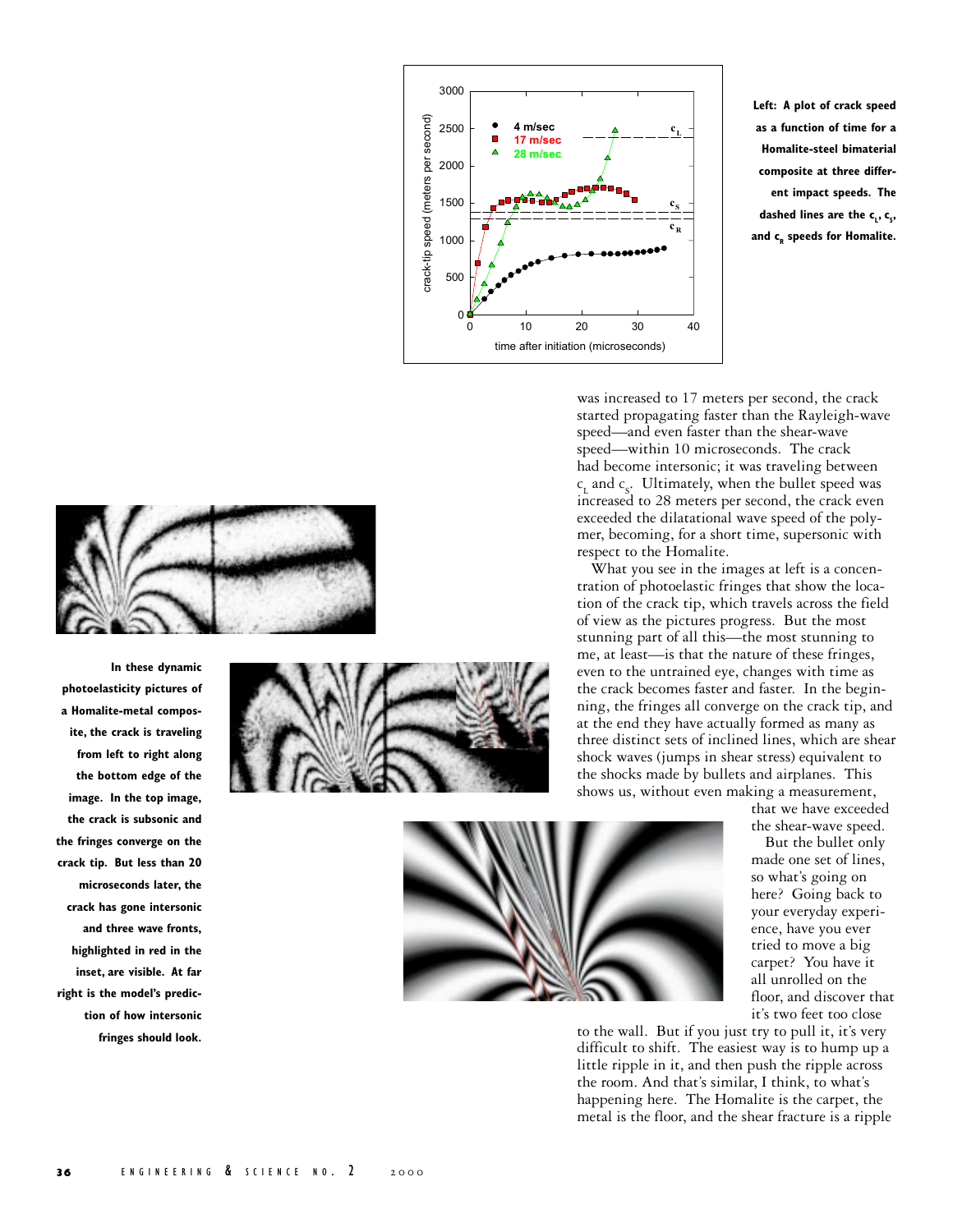40 µs





61 µs







**Above: This sequence of thermal maps shows the temperature rise, in centigrade, generated in the wake of a passing intersonic shear crack. As the crack moves by, its faces rub together in frictional contact, causing local hot spots and dissipating heat. (Again, the crack tip is moving from left to right.) These millimeter-square images were made by an infrared camera built at GALCIT by grad student Pradeep Guduru, Rosakis, Professor of Aeronautics G. "Ravi" Ravichandran, and Rosakis's first grad student, Alan Zehnder (MS '83, PhD '87, now a professor at Cornell), who came back on sabbatical for the project. The camera is capable of obtaining 1,000 microimages at a rate of a million frames per second.** propagating in the interface between the two. The ripple has a distinct tip where it initially separates from the floor. Then the carpet comes down again to touch the floor in frictional contact before the crack is finally pulled apart some distance behind. (As a side note, this friction can generate a lot of heat, as shown in the infrared images above.) I won't go into details of the proposed mechanism worked out by my grad student Omprakash Samudrala; my colleague Young Huang of the University of Illinois, Urbana-Champaign; and me in 1998. Suffice it to say, it allows us to find the stresses and singularities mathematically, and it predicts three shock waves—at the crack tip, at the point where frictional contact resumes, and at the point of final separation—which in special cases become one or two sets of lines.

This carpet-ripple model is very reminiscent of seismology's self-healing pulse model of how earthquake ruptures propagate. During an earthquake, a fault does not slip all at once, but moves in a shear pulse that starts at the hypocenter—the earthquake's underground point of origin; the epicenter is the corresponding point on the earth's surface—and travels along the fault. As a matter of fact, the self-healing pulse concept was first introduced by Professor of Engineering Seismology Thomas Heaton (PhD '78) and has been extensively modeled by Harvard's James Rice (who was a Sherman Fairchild Distinguished Scholar here at Caltech in 1988–89), Northeastern's George Adams, and USC's Yehuda Ben Zion. So our results provided a physical, laboratory demonstration that such things as rupture pulses may exist.

When I started showing these results around to the scientific community, some of my colleagues said, "Well, it's expectable to have intersonic shear-crack growth between two very different materials, because their wave speeds are very different. Stress information travels very fast in the metal, and loads the interface, 'pulling' the crack intersonically with respect to the plastic.

This is no big deal." The big deal, they said, would be to have the same material on both sides of a weak plane (which incidentally is a more realistic representation of a "young" earthquake fault) and still propagate intersonic pulses in shear. But my notion was that it didn't matter whether the material was the same or different—it was the existence of the weak plane that allowed cracks to propagate in shear that gave us this result.

So in 1998 Samudrala and grad student Demirkan Coker took two pieces of Homalite and glued them weakly together with the monomer. During the first week of experiments, when the impact speed was only 11 meters per second, the crack turned and followed the direction of local Mode I, the direction of local opening. It thought it was in a homogeneous material—it didn't recognize the fault, and it propagated subsonically. For weeks we gradually increased the impact speed, but the crack still kept turning away from the intended path and I was starting to get worried. I had made a bet with my grad students, you see, and my ego was on the line. But we pressed on, and as we ratcheted up the speed, the crack grew along the interface and we began to see our familiar Mach cones (below). And again we measured crack speeds that approached the